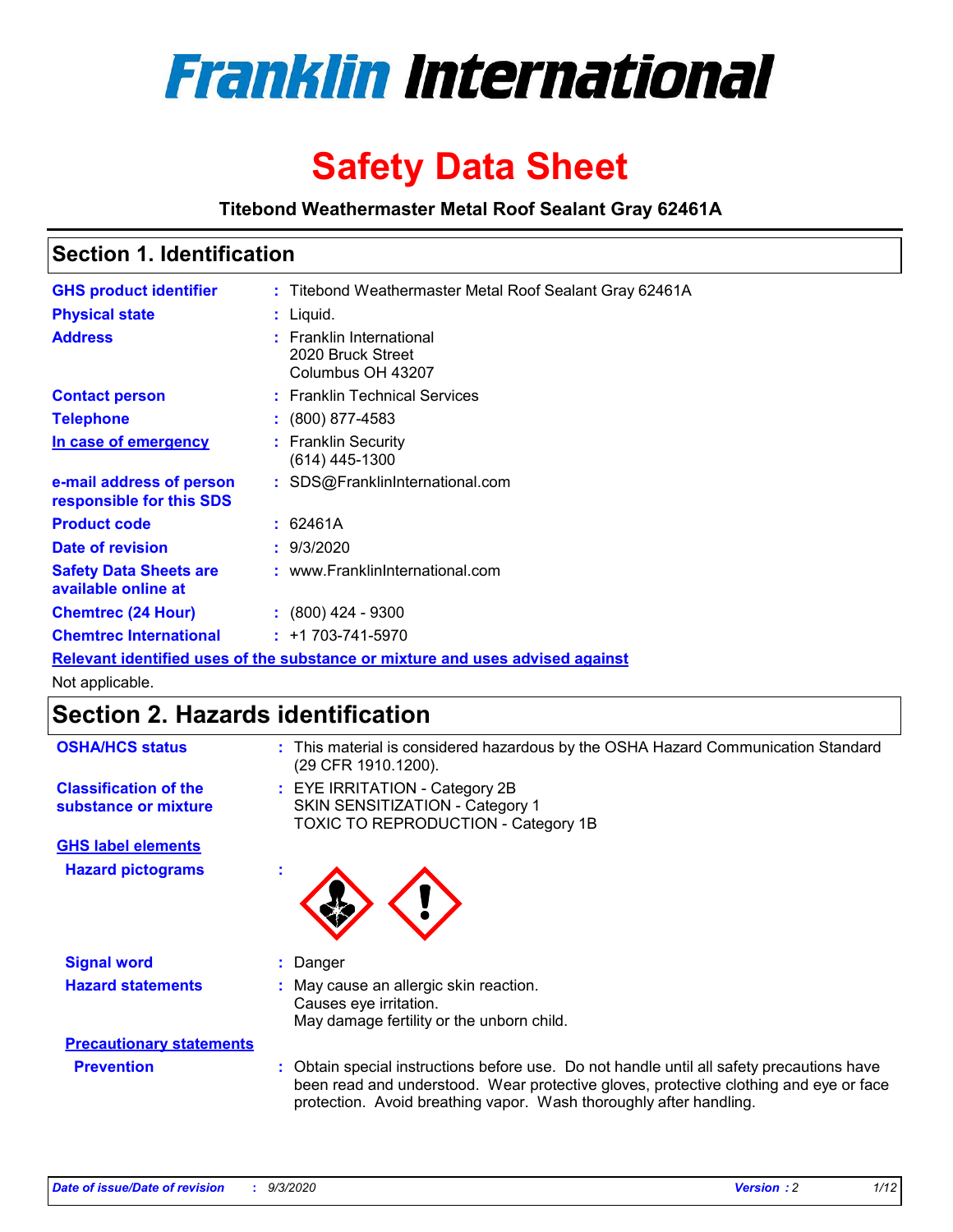### **Section 2. Hazards identification**

| <b>Response</b>                            | : IF exposed or concerned: Get medical advice or attention. Wash contaminated clothing<br>before reuse. IF ON SKIN: Wash with plenty of water. IF IN EYES: Rinse cautiously<br>with water for several minutes. Remove contact lenses, if present and easy to do.<br>Continue rinsing. If eye irritation persists: Get medical advice or attention. |
|--------------------------------------------|----------------------------------------------------------------------------------------------------------------------------------------------------------------------------------------------------------------------------------------------------------------------------------------------------------------------------------------------------|
| <b>Storage</b>                             | : Store locked up.                                                                                                                                                                                                                                                                                                                                 |
| <b>Disposal</b>                            | : Dispose of contents and container in accordance with all local, regional, national and<br>international regulations.                                                                                                                                                                                                                             |
| <b>Hazards not otherwise</b><br>classified | : Product generates methanol during cure.                                                                                                                                                                                                                                                                                                          |

## **Section 3. Composition/information on ingredients**

| <b>Substance/mixture</b> | : Mixture |
|--------------------------|-----------|
|                          |           |

| <b>Ingredient name</b>       | $\mathbf{0}$<br>70 | <b>CAS number</b> |
|------------------------------|--------------------|-------------------|
| 3-aminopropyltriethoxysilane | צ≥                 | 919-30-2          |
| Dibutyltin dilaurate         | ∣≤0.3              | 77-58-7           |

Any concentration shown as a range is to protect confidentiality or is due to batch variation.

**There are no additional ingredients present which, within the current knowledge of the supplier and in the concentrations applicable, are classified as hazardous to health or the environment and hence require reporting in this section.**

**Occupational exposure limits, if available, are listed in Section 8.**

### **Section 4. First aid measures**

| <b>Description of necessary first aid measures</b> |                                                                                                                                                                                                                                                                                                                                                                                                                                                                                                                                                                                                                                                                                                                                                                           |
|----------------------------------------------------|---------------------------------------------------------------------------------------------------------------------------------------------------------------------------------------------------------------------------------------------------------------------------------------------------------------------------------------------------------------------------------------------------------------------------------------------------------------------------------------------------------------------------------------------------------------------------------------------------------------------------------------------------------------------------------------------------------------------------------------------------------------------------|
| <b>Eye contact</b>                                 | : Immediately flush eyes with plenty of water, occasionally lifting the upper and lower<br>eyelids. Check for and remove any contact lenses. Continue to rinse for at least 10<br>minutes. If irritation persists, get medical attention.                                                                                                                                                                                                                                                                                                                                                                                                                                                                                                                                 |
| <b>Inhalation</b>                                  | : Remove victim to fresh air and keep at rest in a position comfortable for breathing. If<br>not breathing, if breathing is irregular or if respiratory arrest occurs, provide artificial<br>respiration or oxygen by trained personnel. It may be dangerous to the person providing<br>aid to give mouth-to-mouth resuscitation. Get medical attention. If unconscious, place<br>in recovery position and get medical attention immediately. Maintain an open airway.<br>Loosen tight clothing such as a collar, tie, belt or waistband. In case of inhalation of<br>decomposition products in a fire, symptoms may be delayed. The exposed person may<br>need to be kept under medical surveillance for 48 hours.                                                       |
| <b>Skin contact</b>                                | : Wash with plenty of soap and water. Remove contaminated clothing and shoes. Wash<br>contaminated clothing thoroughly with water before removing it, or wear gloves.<br>Continue to rinse for at least 10 minutes. Get medical attention. In the event of any<br>complaints or symptoms, avoid further exposure. Wash clothing before reuse. Clean<br>shoes thoroughly before reuse.                                                                                                                                                                                                                                                                                                                                                                                     |
| <b>Ingestion</b>                                   | : Wash out mouth with water. Remove dentures if any. Remove victim to fresh air and<br>keep at rest in a position comfortable for breathing. If material has been swallowed and<br>the exposed person is conscious, give small quantities of water to drink. Stop if the<br>exposed person feels sick as vomiting may be dangerous. Do not induce vomiting<br>unless directed to do so by medical personnel. If vomiting occurs, the head should be<br>kept low so that vomit does not enter the lungs. Get medical attention. Never give<br>anything by mouth to an unconscious person. If unconscious, place in recovery position<br>and get medical attention immediately. Maintain an open airway. Loosen tight clothing<br>such as a collar, tie, belt or waistband. |
| Most important symptoms/effects, acute and delayed |                                                                                                                                                                                                                                                                                                                                                                                                                                                                                                                                                                                                                                                                                                                                                                           |
| <b>Potential acute health effects</b>              |                                                                                                                                                                                                                                                                                                                                                                                                                                                                                                                                                                                                                                                                                                                                                                           |
| <b>Eye contact</b>                                 | : May cause eye irritation.                                                                                                                                                                                                                                                                                                                                                                                                                                                                                                                                                                                                                                                                                                                                               |
| <b>Inhalation</b>                                  | : No known significant effects or critical hazards.                                                                                                                                                                                                                                                                                                                                                                                                                                                                                                                                                                                                                                                                                                                       |
|                                                    |                                                                                                                                                                                                                                                                                                                                                                                                                                                                                                                                                                                                                                                                                                                                                                           |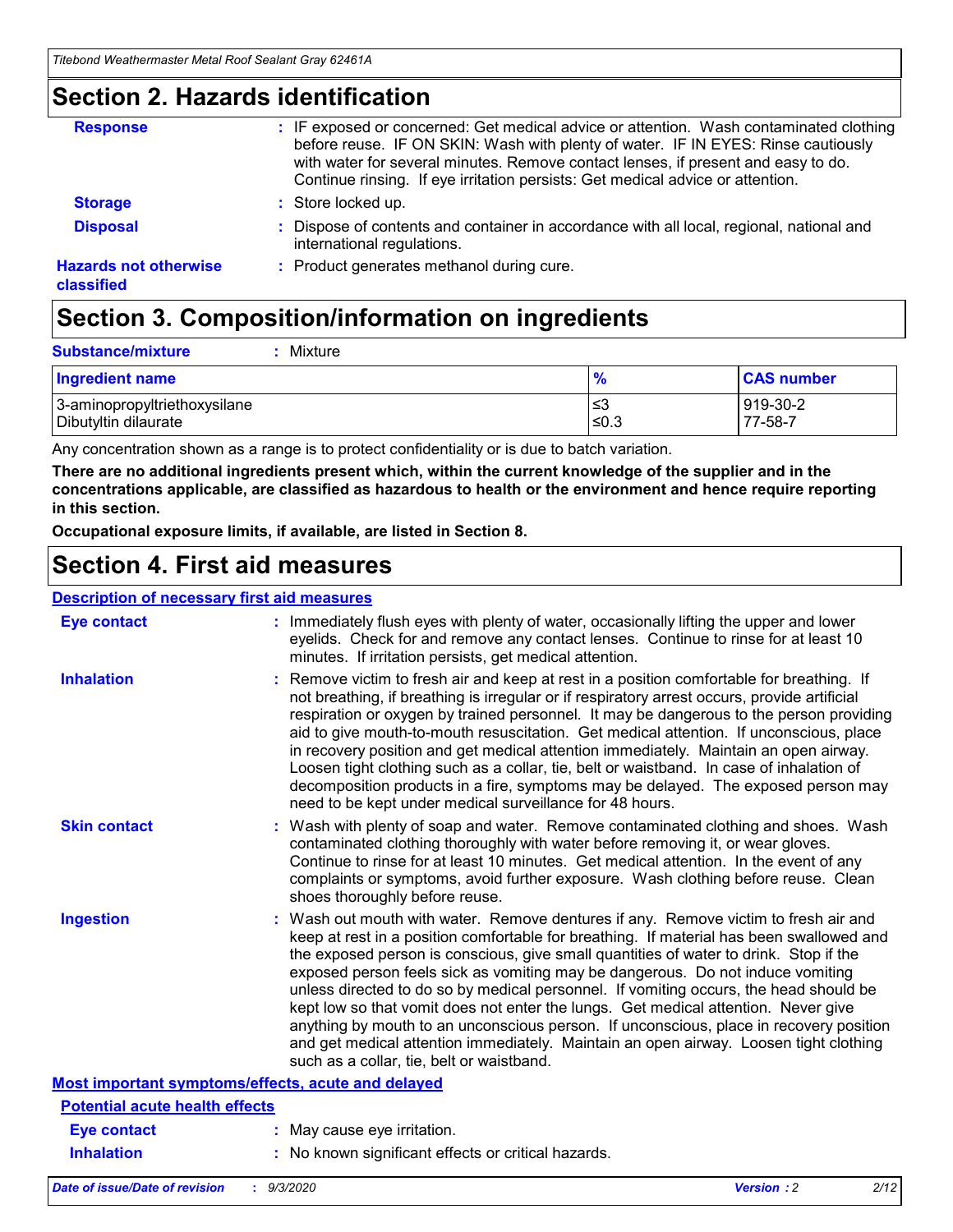| l itebond Weathermaster Metal Roof Sealant Gray 62461A |                                                                                                                                                                                                                                                                                                                                                                                                                 |
|--------------------------------------------------------|-----------------------------------------------------------------------------------------------------------------------------------------------------------------------------------------------------------------------------------------------------------------------------------------------------------------------------------------------------------------------------------------------------------------|
| <b>Section 4. First aid measures</b>                   |                                                                                                                                                                                                                                                                                                                                                                                                                 |
| <b>Skin contact</b>                                    | : May cause skin irritation.                                                                                                                                                                                                                                                                                                                                                                                    |
| <b>Ingestion</b>                                       | : No known significant effects or critical hazards.                                                                                                                                                                                                                                                                                                                                                             |
| <b>Over-exposure signs/symptoms</b>                    |                                                                                                                                                                                                                                                                                                                                                                                                                 |
| <b>Eye contact</b>                                     | : Adverse symptoms may include the following:<br>irritation<br>watering<br>redness                                                                                                                                                                                                                                                                                                                              |
| <b>Inhalation</b>                                      | : Adverse symptoms may include the following:<br>reduced fetal weight<br>increase in fetal deaths<br>skeletal malformations                                                                                                                                                                                                                                                                                     |
| <b>Skin contact</b>                                    | : Adverse symptoms may include the following:<br>irritation<br>redness<br>reduced fetal weight<br>increase in fetal deaths<br>skeletal malformations                                                                                                                                                                                                                                                            |
| <b>Ingestion</b>                                       | : Adverse symptoms may include the following:<br>reduced fetal weight<br>increase in fetal deaths<br>skeletal malformations                                                                                                                                                                                                                                                                                     |
|                                                        | Indication of immediate medical attention and special treatment needed, if necessary                                                                                                                                                                                                                                                                                                                            |
| <b>Notes to physician</b>                              | : In case of inhalation of decomposition products in a fire, symptoms may be delayed.<br>The exposed person may need to be kept under medical surveillance for 48 hours.                                                                                                                                                                                                                                        |
| <b>Specific treatments</b>                             | : No specific treatment.                                                                                                                                                                                                                                                                                                                                                                                        |
| <b>Protection of first-aiders</b>                      | : No action shall be taken involving any personal risk or without suitable training. If it is<br>suspected that fumes are still present, the rescuer should wear an appropriate mask or<br>self-contained breathing apparatus. It may be dangerous to the person providing aid to<br>give mouth-to-mouth resuscitation. Wash contaminated clothing thoroughly with water<br>before removing it, or wear gloves. |

**See toxicological information (Section 11)**

### **Section 5. Fire-fighting measures**

| <b>Extinguishing media</b>                               |                                                                                                                                                                                                     |
|----------------------------------------------------------|-----------------------------------------------------------------------------------------------------------------------------------------------------------------------------------------------------|
| <b>Suitable extinguishing</b><br>media                   | : Use an extinguishing agent suitable for the surrounding fire.                                                                                                                                     |
| <b>Unsuitable extinguishing</b><br>media                 | $:$ None known.                                                                                                                                                                                     |
| <b>Specific hazards arising</b><br>from the chemical     | : In a fire or if heated, a pressure increase will occur and the container may burst.                                                                                                               |
| <b>Hazardous thermal</b><br>decomposition products       | Decomposition products may include the following materials:<br>carbon dioxide<br>carbon monoxide<br>nitrogen oxides<br>metal oxide/oxides                                                           |
| <b>Special protective actions</b><br>for fire-fighters   | : Promptly isolate the scene by removing all persons from the vicinity of the incident if<br>there is a fire. No action shall be taken involving any personal risk or without suitable<br>training. |
| <b>Special protective</b><br>equipment for fire-fighters | Fire-fighters should wear appropriate protective equipment and self-contained breathing<br>apparatus (SCBA) with a full face-piece operated in positive pressure mode.                              |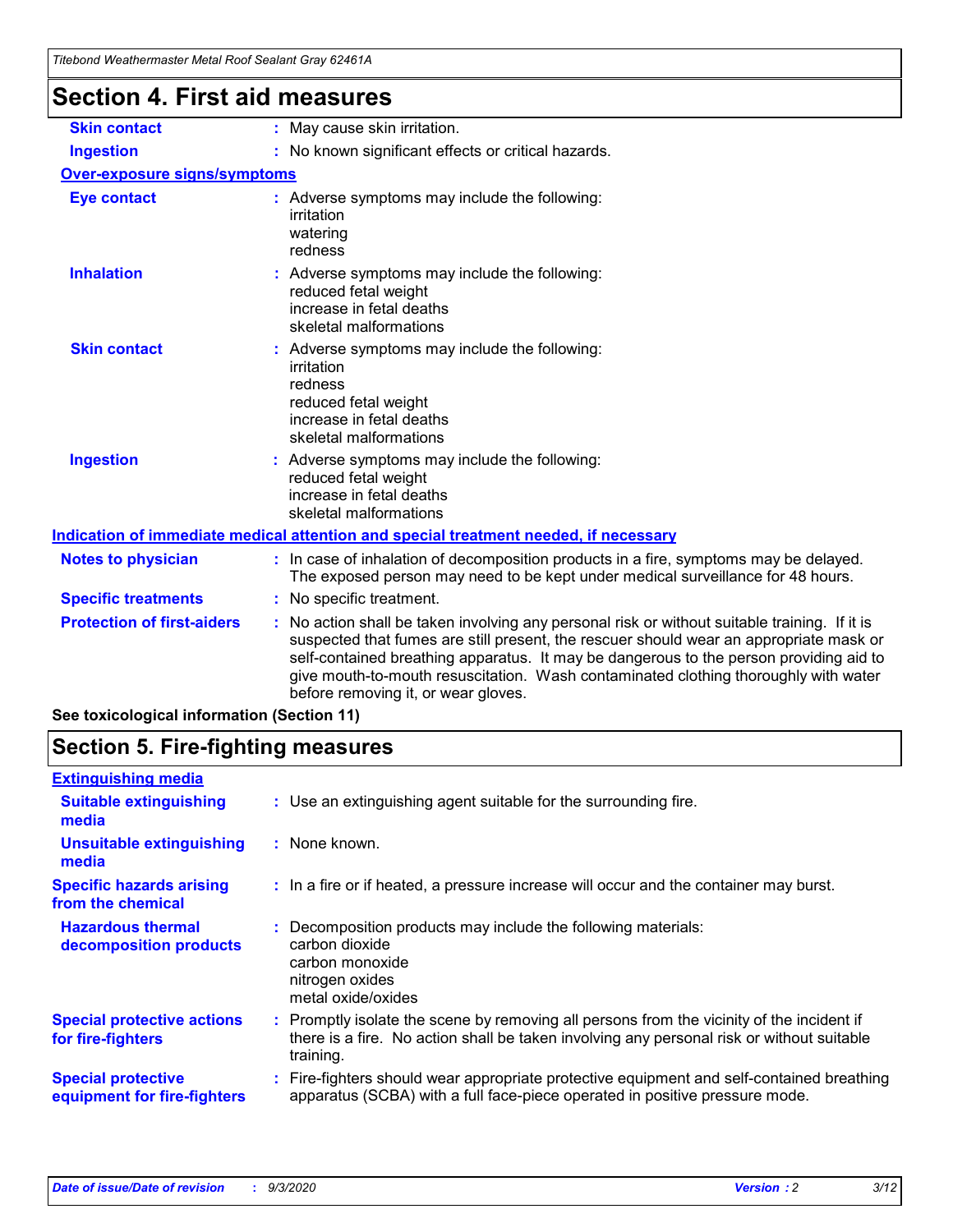### **Section 6. Accidental release measures**

|                                                              | Personal precautions, protective equipment and emergency procedures                                                                                                                                                                                                                                                                                                                                                                                                                                                                                                                                                                                                                                          |  |  |  |
|--------------------------------------------------------------|--------------------------------------------------------------------------------------------------------------------------------------------------------------------------------------------------------------------------------------------------------------------------------------------------------------------------------------------------------------------------------------------------------------------------------------------------------------------------------------------------------------------------------------------------------------------------------------------------------------------------------------------------------------------------------------------------------------|--|--|--|
| For non-emergency<br>personnel                               | : No action shall be taken involving any personal risk or without suitable training.<br>Evacuate surrounding areas. Keep unnecessary and unprotected personnel from<br>entering. Do not touch or walk through spilled material. Avoid breathing vapor or mist.<br>Provide adequate ventilation. Wear appropriate respirator when ventilation is<br>inadequate. Put on appropriate personal protective equipment.                                                                                                                                                                                                                                                                                             |  |  |  |
| For emergency responders                                     | : If specialized clothing is required to deal with the spillage, take note of any information in<br>Section 8 on suitable and unsuitable materials. See also the information in "For non-<br>emergency personnel".                                                                                                                                                                                                                                                                                                                                                                                                                                                                                           |  |  |  |
| <b>Environmental precautions</b>                             | : Avoid dispersal of spilled material and runoff and contact with soil, waterways, drains<br>and sewers. Inform the relevant authorities if the product has caused environmental<br>pollution (sewers, waterways, soil or air).                                                                                                                                                                                                                                                                                                                                                                                                                                                                              |  |  |  |
| <b>Methods and materials for containment and cleaning up</b> |                                                                                                                                                                                                                                                                                                                                                                                                                                                                                                                                                                                                                                                                                                              |  |  |  |
| <b>Small spill</b>                                           | : Stop leak if without risk. Move containers from spill area. Dilute with water and mop up<br>if water-soluble. Alternatively, or if water-insoluble, absorb with an inert dry material and<br>place in an appropriate waste disposal container. Dispose of via a licensed waste<br>disposal contractor.                                                                                                                                                                                                                                                                                                                                                                                                     |  |  |  |
| <b>Large spill</b>                                           | : Stop leak if without risk. Move containers from spill area. Approach release from<br>upwind. Prevent entry into sewers, water courses, basements or confined areas. Wash<br>spillages into an effluent treatment plant or proceed as follows. Contain and collect<br>spillage with non-combustible, absorbent material e.g. sand, earth, vermiculite or<br>diatomaceous earth and place in container for disposal according to local regulations<br>(see Section 13). Dispose of via a licensed waste disposal contractor. Contaminated<br>absorbent material may pose the same hazard as the spilled product. Note: see<br>Section 1 for emergency contact information and Section 13 for waste disposal. |  |  |  |

### **Section 7. Handling and storage**

#### **Precautions for safe handling**

| <b>Protective measures</b>                                                       | : Put on appropriate personal protective equipment (see Section 8). Persons with a<br>history of skin sensitization problems should not be employed in any process in which<br>this product is used. Avoid exposure - obtain special instructions before use. Avoid<br>exposure during pregnancy. Do not handle until all safety precautions have been read<br>and understood. Do not get in eyes or on skin or clothing. Do not ingest. Avoid<br>breathing vapor or mist. If during normal use the material presents a respiratory hazard,<br>use only with adequate ventilation or wear appropriate respirator. Keep in the original<br>container or an approved alternative made from a compatible material, kept tightly<br>closed when not in use. Empty containers retain product residue and can be hazardous.<br>Do not reuse container. |
|----------------------------------------------------------------------------------|--------------------------------------------------------------------------------------------------------------------------------------------------------------------------------------------------------------------------------------------------------------------------------------------------------------------------------------------------------------------------------------------------------------------------------------------------------------------------------------------------------------------------------------------------------------------------------------------------------------------------------------------------------------------------------------------------------------------------------------------------------------------------------------------------------------------------------------------------|
| <b>Advice on general</b><br>occupational hygiene                                 | : Eating, drinking and smoking should be prohibited in areas where this material is<br>handled, stored and processed. Workers should wash hands and face before eating,<br>drinking and smoking. Remove contaminated clothing and protective equipment before<br>entering eating areas. See also Section 8 for additional information on hygiene<br>measures.                                                                                                                                                                                                                                                                                                                                                                                                                                                                                    |
| <b>Conditions for safe storage,</b><br>including any<br><i>incompatibilities</i> | Store between the following temperatures: 0 to $120^{\circ}$ C (32 to $248^{\circ}$ F). Store in<br>accordance with local regulations. Store in original container protected from direct<br>sunlight in a dry, cool and well-ventilated area, away from incompatible materials (see<br>Section 10) and food and drink. Store locked up. Keep container tightly closed and<br>sealed until ready for use. Containers that have been opened must be carefully<br>resealed and kept upright to prevent leakage. Do not store in unlabeled containers.<br>Use appropriate containment to avoid environmental contamination. See Section 10 for<br>incompatible materials before handling or use.                                                                                                                                                     |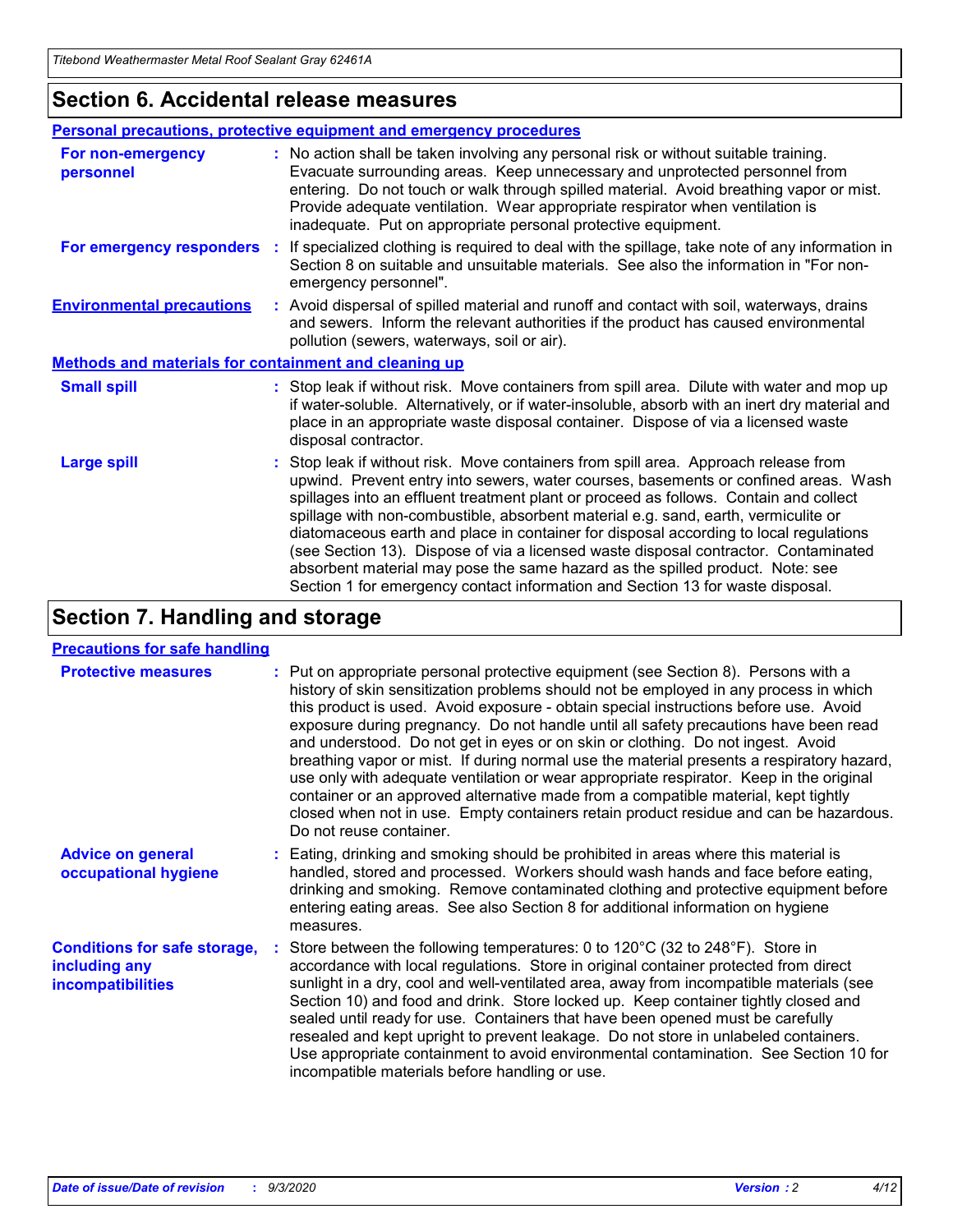# **Section 8. Exposure controls/personal protection**

#### **Control parameters**

#### **Occupational exposure limits**

| <b>Ingredient name</b>                               |    |                        | <b>Exposure limits</b>                                                                                                                                                                                                                                                                                                                                                                                                                                                                                                                                                                                                 |
|------------------------------------------------------|----|------------------------|------------------------------------------------------------------------------------------------------------------------------------------------------------------------------------------------------------------------------------------------------------------------------------------------------------------------------------------------------------------------------------------------------------------------------------------------------------------------------------------------------------------------------------------------------------------------------------------------------------------------|
| 3-aminopropyltriethoxysilane<br>Dibutyltin dilaurate |    |                        | None.<br>ACGIH TLV (United States, 3/2020). Absorbed through skin.<br>Notes: as Sn<br>TWA: $0.1 \text{ mg/m}^3$ , (as Sn) 8 hours.<br>STEL: 0.2 mg/m <sup>3</sup> , (as Sn) 15 minutes.<br>NIOSH REL (United States, 10/2016). Absorbed through skin.<br>Notes: as Sn<br>TWA: 0.1 mg/m <sup>3</sup> , (as Sn) 10 hours.<br>OSHA PEL (United States, 5/2018). Notes: as Sn<br>TWA: $0.1 \text{ mg/m}^3$ , (as Sn) 8 hours.<br>OSHA PEL 1989 (United States, 3/1989). Absorbed through skin.<br>Notes: measured as Sn<br>TWA: 0.1 mg/m <sup>3</sup> , (measured as Sn) 8 hours. Form: Organic                            |
| <b>Appropriate engineering</b><br>controls           |    |                        | : If user operations generate dust, fumes, gas, vapor or mist, use process enclosures,<br>local exhaust ventilation or other engineering controls to keep worker exposure to<br>airborne contaminants below any recommended or statutory limits.                                                                                                                                                                                                                                                                                                                                                                       |
| <b>Environmental exposure</b><br><b>controls</b>     |    |                        | Emissions from ventilation or work process equipment should be checked to ensure<br>they comply with the requirements of environmental protection legislation. In some<br>cases, fume scrubbers, filters or engineering modifications to the process equipment<br>will be necessary to reduce emissions to acceptable levels.                                                                                                                                                                                                                                                                                          |
| <b>Individual protection measures</b>                |    |                        |                                                                                                                                                                                                                                                                                                                                                                                                                                                                                                                                                                                                                        |
| <b>Hygiene measures</b>                              |    |                        | : Wash hands, forearms and face thoroughly after handling chemical products, before<br>eating, smoking and using the lavatory and at the end of the working period.<br>Appropriate techniques should be used to remove potentially contaminated clothing.<br>Contaminated work clothing should not be allowed out of the workplace. Wash<br>contaminated clothing before reusing. Ensure that eyewash stations and safety<br>showers are close to the workstation location.                                                                                                                                            |
| <b>Eye/face protection</b>                           |    |                        | Safety eyewear complying with an approved standard should be used when a risk<br>assessment indicates this is necessary to avoid exposure to liquid splashes, mists,<br>gases or dusts. If contact is possible, the following protection should be worn, unless<br>the assessment indicates a higher degree of protection: chemical splash goggles.                                                                                                                                                                                                                                                                    |
| <b>Skin protection</b>                               |    |                        |                                                                                                                                                                                                                                                                                                                                                                                                                                                                                                                                                                                                                        |
| <b>Hand protection</b>                               |    |                        | : Chemical-resistant, impervious gloves complying with an approved standard should be<br>worn at all times when handling chemical products if a risk assessment indicates this is<br>necessary. Considering the parameters specified by the glove manufacturer, check<br>during use that the gloves are still retaining their protective properties. It should be<br>noted that the time to breakthrough for any glove material may be different for different<br>glove manufacturers. In the case of mixtures, consisting of several substances, the<br>protection time of the gloves cannot be accurately estimated. |
| <b>Body protection</b>                               |    | handling this product. | Personal protective equipment for the body should be selected based on the task being<br>performed and the risks involved and should be approved by a specialist before                                                                                                                                                                                                                                                                                                                                                                                                                                                |
| <b>Other skin protection</b>                         |    |                        | Appropriate footwear and any additional skin protection measures should be selected<br>based on the task being performed and the risks involved and should be approved by a<br>specialist before handling this product.                                                                                                                                                                                                                                                                                                                                                                                                |
| <b>Respiratory protection</b>                        | ÷. | aspects of use.        | Based on the hazard and potential for exposure, select a respirator that meets the<br>appropriate standard or certification. Respirators must be used according to a<br>respiratory protection program to ensure proper fitting, training, and other important                                                                                                                                                                                                                                                                                                                                                         |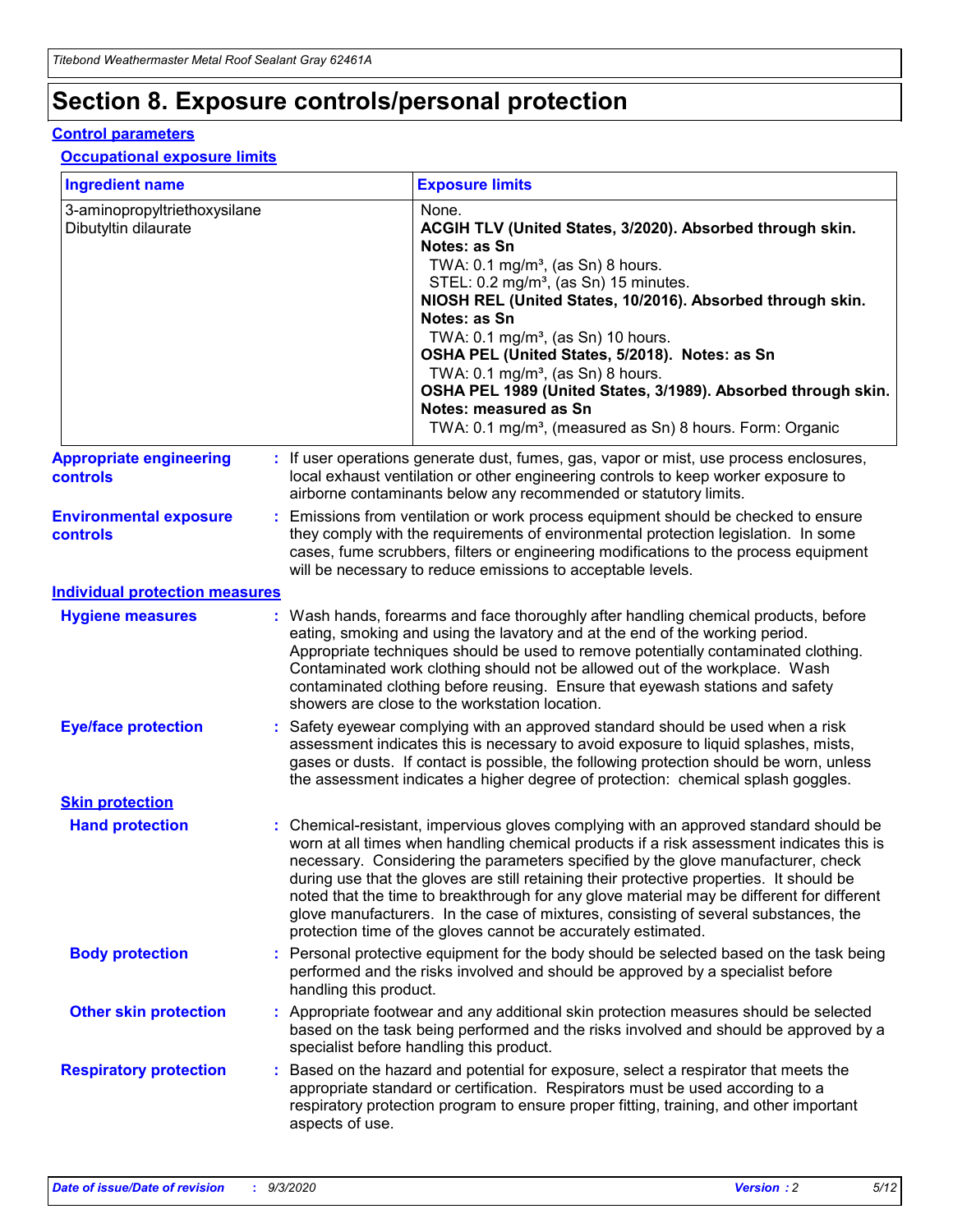### **Section 9. Physical and chemical properties**

#### **Appearance**

| <b>Physical state</b>                             | : Liquid. [Paste.]                                              |
|---------------------------------------------------|-----------------------------------------------------------------|
| <b>Color</b>                                      | Gray.                                                           |
| Odor                                              | Characteristic.                                                 |
| <b>Odor threshold</b>                             | Not available.                                                  |
| рH                                                | Not applicable.                                                 |
| <b>Melting point</b>                              | : Not available.                                                |
| <b>Boiling point</b>                              | >200°C (>392°F)                                                 |
| <b>Flash point</b>                                | Closed cup: >200°C (>392°F) [Setaflash.]                        |
| <b>Evaporation rate</b>                           | $:$ >1 (butyl acetate = 1)                                      |
| <b>Flammability (solid, gas)</b>                  | : Not available.                                                |
| Lower and upper explosive<br>(flammable) limits   | : Not available.                                                |
| <b>VOC (less water, less)</b><br>exempt solvents) | : 0 g/l                                                         |
| <b>Volatility</b>                                 | $: 0\%$ (w/w)                                                   |
| <b>Vapor density</b>                              | Not available.                                                  |
| <b>Relative density</b>                           | $\mathbf{1}$ $\mathbf{\sqrt{432}}$                              |
| <b>Solubility</b>                                 | Insoluble in the following materials: cold water and hot water. |
| <b>Solubility in water</b>                        | Not available.                                                  |
| <b>Partition coefficient: n-</b><br>octanol/water | $:$ Not available.                                              |
| <b>Auto-ignition temperature</b>                  | : Not available.                                                |
| <b>Decomposition temperature</b>                  | : Not available.                                                |
| <b>Viscosity</b>                                  | $:$ Not available.                                              |

### **Section 10. Stability and reactivity**

| <b>Reactivity</b>                            | : No specific test data related to reactivity available for this product or its ingredients.            |
|----------------------------------------------|---------------------------------------------------------------------------------------------------------|
| <b>Chemical stability</b>                    | : The product is stable.                                                                                |
| <b>Possibility of hazardous</b><br>reactions | : Under normal conditions of storage and use, hazardous reactions will not occur.                       |
| <b>Conditions to avoid</b>                   | : No specific data.                                                                                     |
| <b>Incompatible materials</b>                | : No specific data.                                                                                     |
| <b>Hazardous decomposition</b><br>products   | Under normal conditions of storage and use, hazardous decomposition products should<br>not be produced. |

### **Section 11. Toxicological information**

#### **Information on toxicological effects**

#### **Acute toxicity**

| <b>Product/ingredient name</b> | <b>Result</b>           | <b>Species</b> | <b>Dose</b>                | <b>Exposure</b> |
|--------------------------------|-------------------------|----------------|----------------------------|-----------------|
| 3-aminopropyltriethoxysilane   | <b>ILD50 Dermal</b>     | Rabbit         | 4.29 g/kg                  |                 |
| Dibutyltin dilaurate           | ILD50 Oral<br>LD50 Oral | Rat<br>Rat     | $1.57$ g/kg<br>175 $mg/kg$ |                 |
|                                |                         |                |                            |                 |

**Irritation/Corrosion**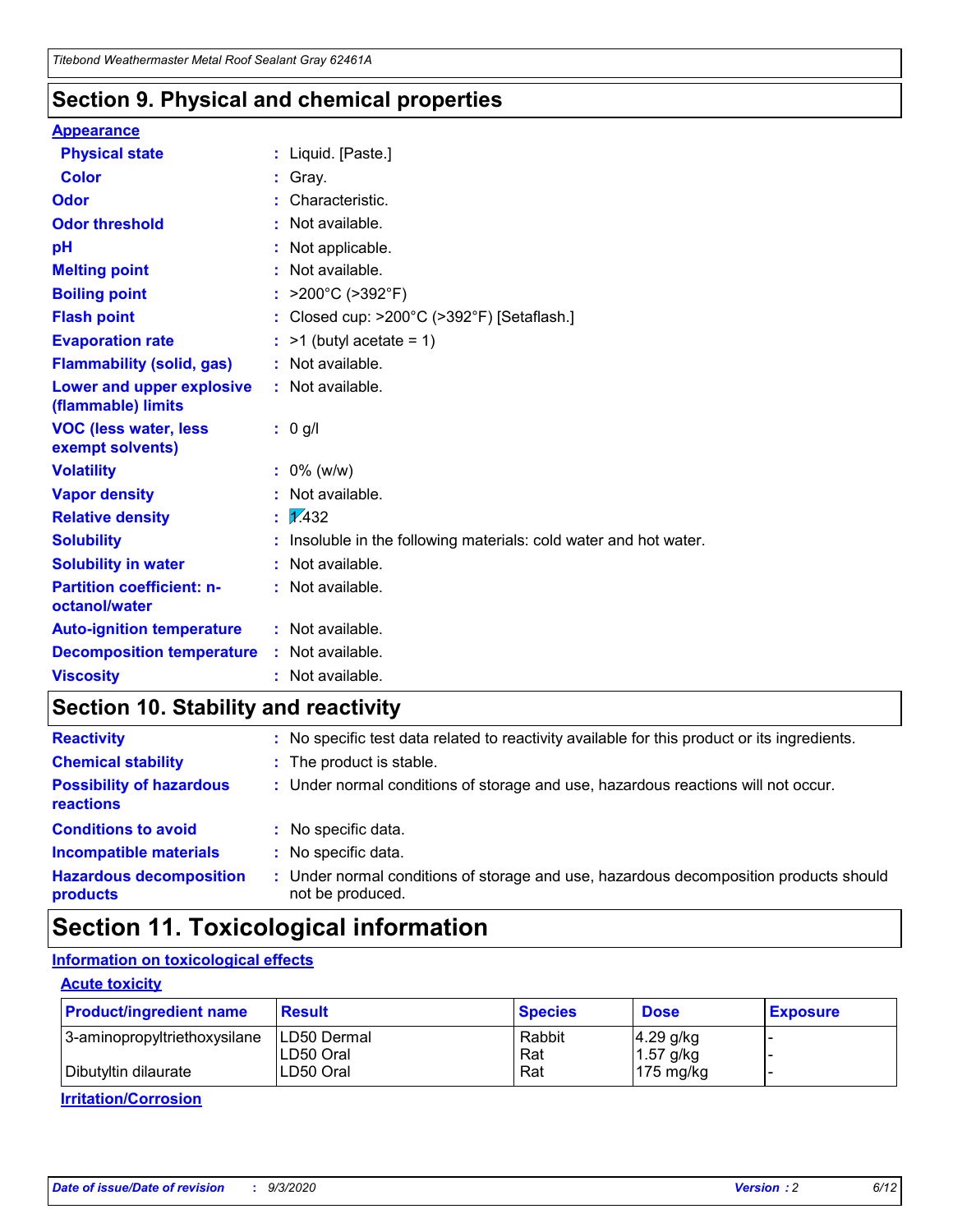# **Section 11. Toxicological information**

| <b>Product/ingredient name</b> | <b>Result</b>            | <b>Species</b> | <b>Score</b> | <b>Exposure</b>    | <b>Observation</b> |
|--------------------------------|--------------------------|----------------|--------------|--------------------|--------------------|
| 3-aminopropyltriethoxysilane   | Eyes - Mild irritant     | Rabbit         |              | $100 \text{ mg}$   |                    |
|                                | Eyes - Severe irritant   | Rabbit         |              | 24 hours 750       |                    |
|                                |                          |                |              | ug                 |                    |
|                                | Skin - Severe irritant   | Rabbit         |              | 24 hours 5         | -                  |
| Dibutyltin dilaurate           | Eyes - Moderate irritant | Rabbit         |              | mg<br>24 hours 100 |                    |
|                                |                          |                |              | mg                 |                    |
|                                | Skin - Severe irritant   | Rabbit         |              | 500 mg             | -                  |

#### **Sensitization**

Not available.

#### **Mutagenicity**

Not available.

#### **Carcinogenicity**

Not available.

#### **Reproductive toxicity**

Not available.

#### **Teratogenicity**

Not available.

#### **Specific target organ toxicity (single exposure)**

Not available.

#### **Specific target organ toxicity (repeated exposure)**

| <b>Name</b>                                                                  |                                                                                                                             | <b>Category</b>                                     | <b>Route of</b><br>exposure | <b>Target organs</b> |  |  |
|------------------------------------------------------------------------------|-----------------------------------------------------------------------------------------------------------------------------|-----------------------------------------------------|-----------------------------|----------------------|--|--|
| Dibutyltin dilaurate                                                         |                                                                                                                             | Category 1                                          | $\overline{\phantom{0}}$    | respiratory system   |  |  |
| <b>Aspiration hazard</b><br>Not available.                                   |                                                                                                                             |                                                     |                             |                      |  |  |
| <b>Information on the likely</b><br>routes of exposure                       | : Not available.                                                                                                            |                                                     |                             |                      |  |  |
| <b>Potential acute health effects</b>                                        |                                                                                                                             |                                                     |                             |                      |  |  |
| <b>Eye contact</b>                                                           |                                                                                                                             | : May cause eye irritation.                         |                             |                      |  |  |
| <b>Inhalation</b>                                                            |                                                                                                                             | : No known significant effects or critical hazards. |                             |                      |  |  |
| <b>Skin contact</b>                                                          |                                                                                                                             | : May cause skin irritation.                        |                             |                      |  |  |
| <b>Ingestion</b>                                                             |                                                                                                                             | : No known significant effects or critical hazards. |                             |                      |  |  |
| Symptoms related to the physical, chemical and toxicological characteristics |                                                                                                                             |                                                     |                             |                      |  |  |
| <b>Eye contact</b>                                                           | : Adverse symptoms may include the following:<br>irritation<br>watering<br>redness                                          |                                                     |                             |                      |  |  |
| <b>Inhalation</b>                                                            | : Adverse symptoms may include the following:<br>reduced fetal weight<br>increase in fetal deaths<br>skeletal malformations |                                                     |                             |                      |  |  |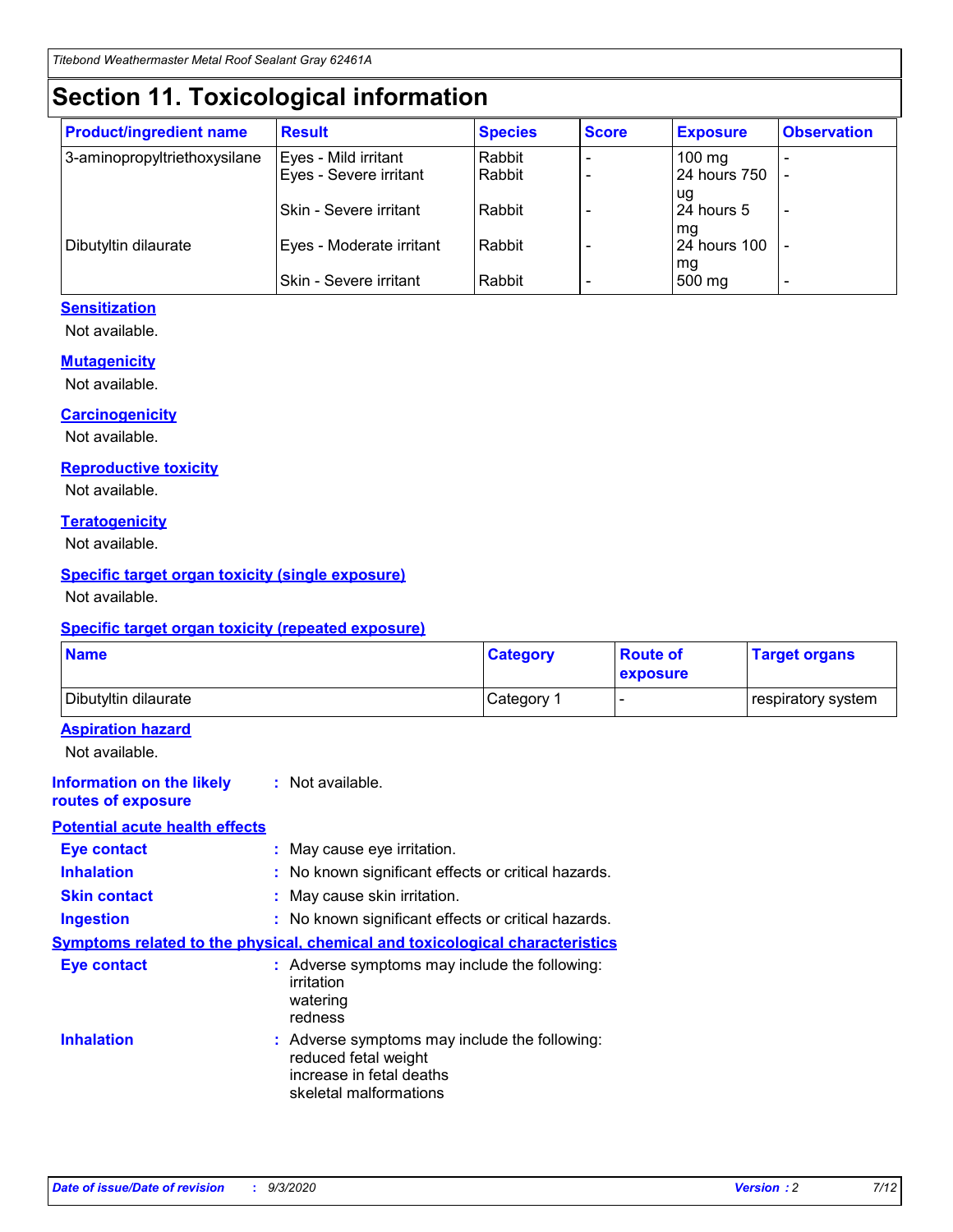*Titebond Weathermaster Metal Roof Sealant Gray 62461A*

# **Section 11. Toxicological information**

| <b>Skin contact</b>                     | : Adverse symptoms may include the following:<br>irritation                                                                 |  |
|-----------------------------------------|-----------------------------------------------------------------------------------------------------------------------------|--|
|                                         | redness                                                                                                                     |  |
|                                         | reduced fetal weight<br>increase in fetal deaths                                                                            |  |
|                                         | skeletal malformations                                                                                                      |  |
| <b>Ingestion</b>                        | : Adverse symptoms may include the following:<br>reduced fetal weight<br>increase in fetal deaths<br>skeletal malformations |  |
|                                         | Delayed and immediate effects and also chronic effects from short and long term exposure                                    |  |
| <b>Short term exposure</b>              |                                                                                                                             |  |
| <b>Potential immediate</b><br>effects   | : Not available.                                                                                                            |  |
| <b>Potential delayed effects</b>        | : Not available.                                                                                                            |  |
| <b>Long term exposure</b>               |                                                                                                                             |  |
| <b>Potential immediate</b><br>effects   | : Not available.                                                                                                            |  |
| <b>Potential delayed effects</b>        | : Not available.                                                                                                            |  |
| <b>Potential chronic health effects</b> |                                                                                                                             |  |
| Not available.                          |                                                                                                                             |  |
| <b>General</b>                          | : Once sensitized, a severe allergic reaction may occur when subsequently exposed to<br>very low levels.                    |  |
| <b>Carcinogenicity</b>                  | : No known significant effects or critical hazards.                                                                         |  |
| <b>Mutagenicity</b>                     | : No known significant effects or critical hazards.                                                                         |  |
| <b>Teratogenicity</b>                   | May damage the unborn child.                                                                                                |  |
| <b>Developmental effects</b>            | : No known significant effects or critical hazards.                                                                         |  |
| <b>Fertility effects</b>                | : May damage fertility.                                                                                                     |  |
| <b>Numerical measures of toxicity</b>   |                                                                                                                             |  |
| <b>Acute toxicity estimates</b>         |                                                                                                                             |  |
| والمادانون والملا                       |                                                                                                                             |  |

Not available.

# **Section 12. Ecological information**

#### **Toxicity**

| <b>Product/ingredient name</b> | <b>Result</b>                                       | <b>Species</b>               | <b>Exposure</b>       |
|--------------------------------|-----------------------------------------------------|------------------------------|-----------------------|
| Dibutyltin dilaurate           | $ CC50>3$ mg/l<br>Chronic EC10 > 2 mg/l Fresh water | Algae<br>Algae - Desmodesmus | 72 hours<br>196 hours |
|                                |                                                     | <b>I</b> subspicatus         |                       |

#### **Persistence and degradability**

| <b>Product/ingredient name</b> | <b>Test</b>                                                                    | <b>Result</b>  |                   | <b>Dose</b> | <b>Inoculum</b>         |
|--------------------------------|--------------------------------------------------------------------------------|----------------|-------------------|-------------|-------------------------|
| Dibutyltin dilaurate           | OECD 301F<br>Ready<br>Biodegradability -<br>Manometric<br>Respirometry<br>Test | 23 % - 28 days |                   |             |                         |
| <b>Product/ingredient name</b> | <b>Aquatic half-life</b>                                                       |                | <b>Photolysis</b> |             | <b>Biodegradability</b> |
| Dibutyltin dilaurate           |                                                                                |                |                   |             | <b>Inherent</b>         |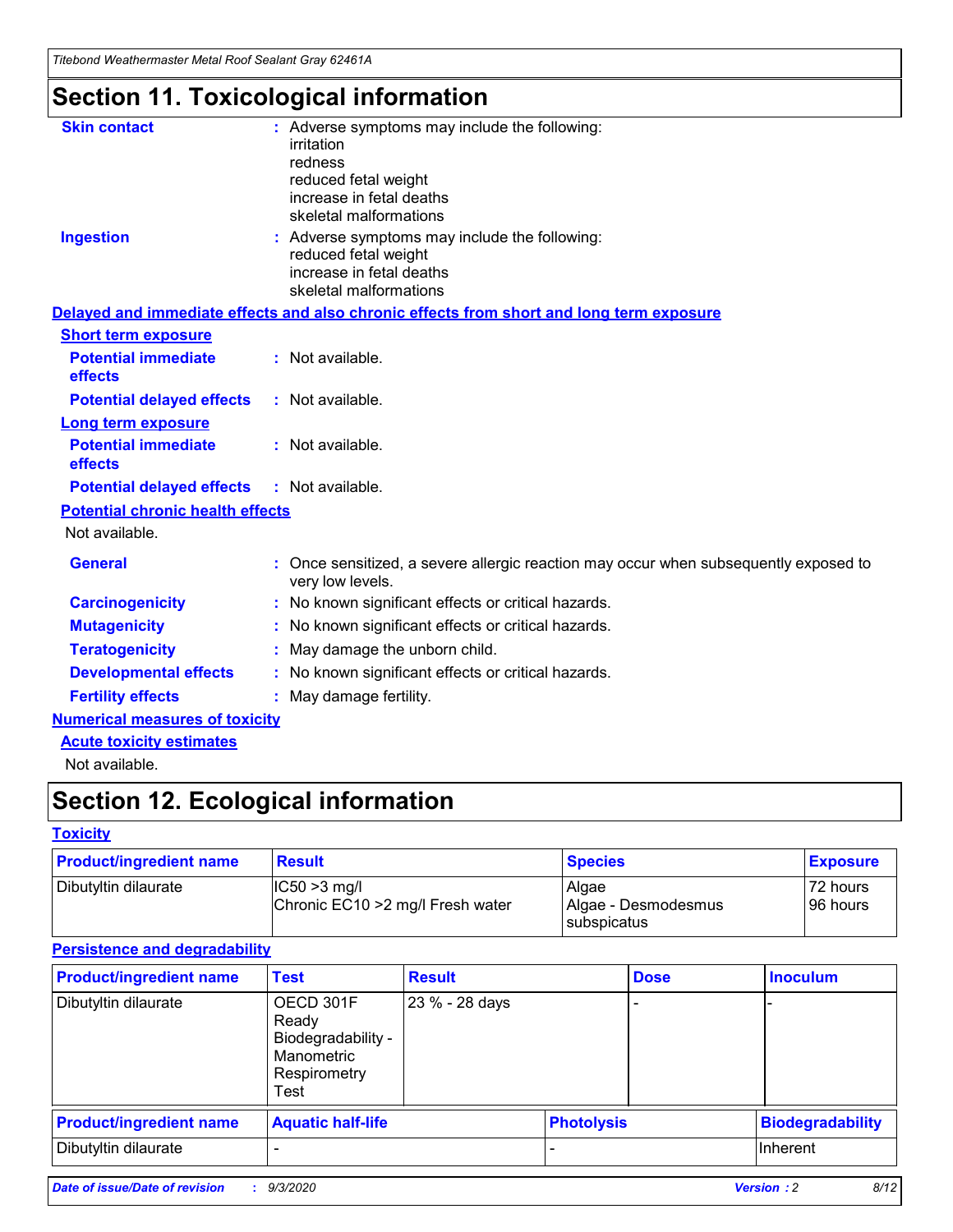# **Section 12. Ecological information**

#### **Bioaccumulative potential**

| <b>Product/ingredient name</b> | $LoaPow$ | <b>BCF</b> | <b>Potential</b> |
|--------------------------------|----------|------------|------------------|
| 3-aminopropyltriethoxysilane   | 1.7      | 3.4        | low              |
| Dibutyltin dilaurate           | 4.44     | 2.91       | low              |

#### **Mobility in soil**

| <b>Soil/water partition</b> | : Not available. |
|-----------------------------|------------------|
| <b>coefficient (Koc)</b>    |                  |

**Other adverse effects** : No known significant effects or critical hazards.

### **Section 13. Disposal considerations**

**Disposal methods :**

The generation of waste should be avoided or minimized wherever possible. Disposal of this product, solutions and any by-products should at all times comply with the requirements of environmental protection and waste disposal legislation and any regional local authority requirements. Dispose of surplus and non-recyclable products via a licensed waste disposal contractor. Waste should not be disposed of untreated to the sewer unless fully compliant with the requirements of all authorities with jurisdiction. Waste packaging should be recycled. Incineration or landfill should only be considered when recycling is not feasible. This material and its container must be disposed of in a safe way. Care should be taken when handling emptied containers that have not been cleaned or rinsed out. Empty containers or liners may retain some product residues. Avoid dispersal of spilled material and runoff and contact with soil, waterways, drains and sewers.

### **Section 14. Transport information**

|                                      | <b>DOT</b><br><b>Classification</b> | <b>TDG</b><br><b>Classification</b> | <b>Mexico</b><br><b>Classification</b> | <b>ADR/RID</b>               | <b>IMDG</b>              | <b>IATA</b>    |
|--------------------------------------|-------------------------------------|-------------------------------------|----------------------------------------|------------------------------|--------------------------|----------------|
| <b>UN number</b>                     | Not regulated.                      | Not regulated.                      | Not regulated.                         | Not regulated.               | Not regulated.           | Not regulated. |
| <b>UN proper</b><br>shipping name    |                                     |                                     |                                        |                              |                          |                |
| <b>Transport</b><br>hazard class(es) | $\overline{\phantom{m}}$            | $\overline{\phantom{0}}$            | $\qquad \qquad$                        | $\qquad \qquad \blacksquare$ | $\overline{\phantom{a}}$ |                |
| <b>Packing group</b>                 | $\qquad \qquad \blacksquare$        |                                     |                                        |                              |                          |                |
| <b>Environmental</b><br>hazards      | No.                                 | No.                                 | No.                                    | No.                          | No.                      | No.            |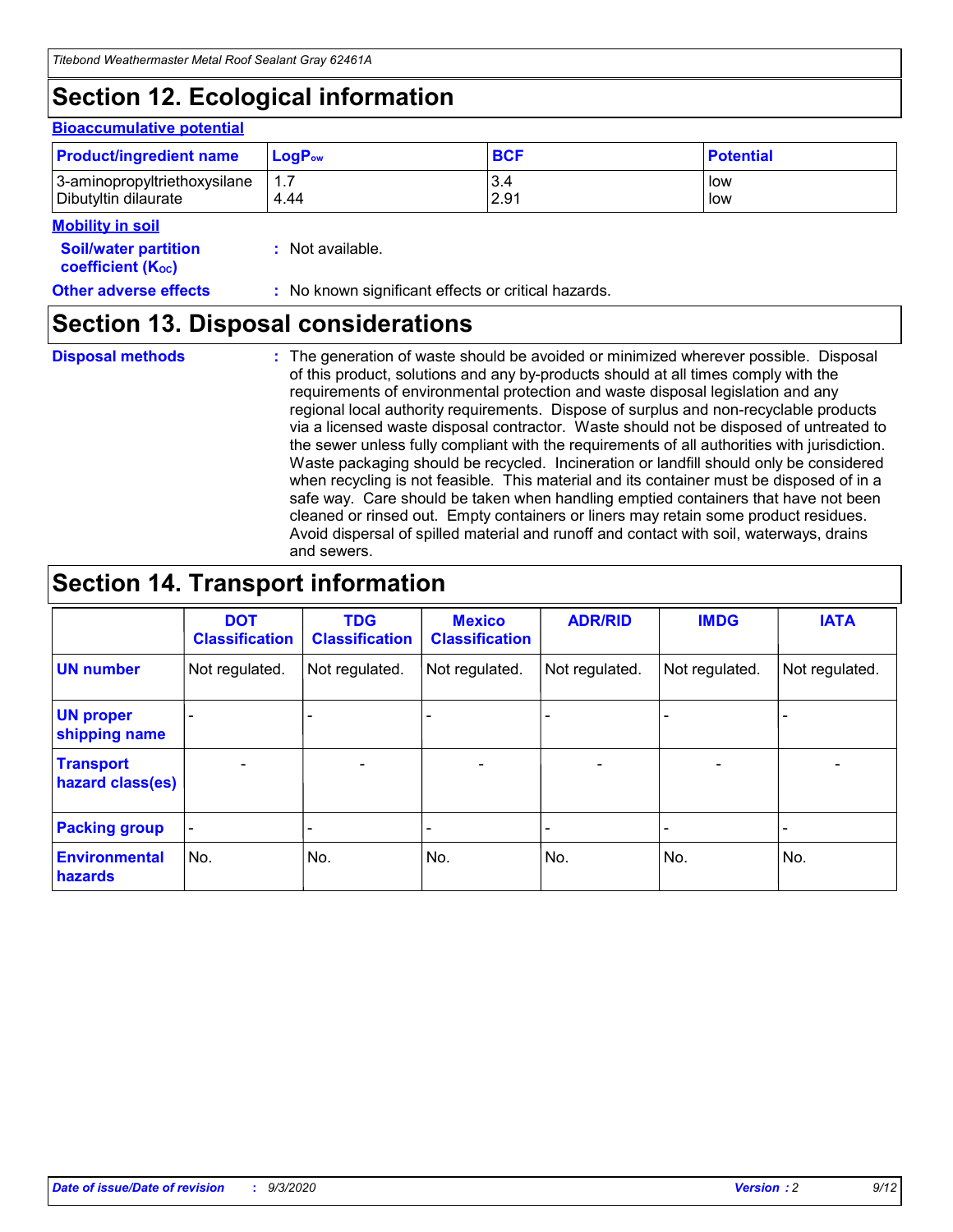### **Section 15. Regulatory information**

#### **U.S. Federal regulations**

#### **SARA 302/304**

#### **Composition/information on ingredients**

No products were found.

| SARA 304 RQ | Not applicable. |
|-------------|-----------------|
|-------------|-----------------|

#### **SARA 311/312**

#### **Classification :** EYE IRRITATION - Category 2B SKIN SENSITIZATION - Category 1 TOXIC TO REPRODUCTION - Category 1B HNOC - Product generates methanol during cure.

#### **Composition/information on ingredients**

| <b>Name</b>                  | $\frac{9}{6}$ | <b>Classification</b>                                                                                                                                                                                                                                                                                      |
|------------------------------|---------------|------------------------------------------------------------------------------------------------------------------------------------------------------------------------------------------------------------------------------------------------------------------------------------------------------------|
| 3-aminopropyltriethoxysilane | $\leq$ 3      | <b>FLAMMABLE LIQUIDS - Category 4</b><br><b>ACUTE TOXICITY (oral) - Category 4</b><br><b>SKIN IRRITATION - Category 2</b><br>EYE IRRITATION - Category 2A                                                                                                                                                  |
| Dibutyltin dilaurate         | ≤0.3          | <b>ACUTE TOXICITY (oral) - Category 3</b><br>SKIN CORROSION - Category 1C<br>SERIOUS EYE DAMAGE - Category 1<br>SKIN SENSITIZATION - Category 1<br><b>GERM CELL MUTAGENICITY - Category 2</b><br>TOXIC TO REPRODUCTION - Category 1B<br>SPECIFIC TARGET ORGAN TOXICITY (REPEATED<br>EXPOSURE) - Category 1 |

#### **State regulations**

**Massachusetts :**

: None of the components are listed.

**New York :** None of the components are listed.

**New Jersey :** None of the components are listed.

**Pennsylvania :** None of the components are listed.

#### **California Prop. 65**

WARNING: This product can expose you to methanol, which is known to the State of California to cause birth defects or other reproductive harm. For more information go to www.P65Warnings.ca.gov.

| Ingredient name | No significant risk<br>level | <b>Maximum</b><br>acceptable dosage<br>level |
|-----------------|------------------------------|----------------------------------------------|
| methanol        |                              | Yes.                                         |

#### **International regulations**

**Chemical Weapon Convention List Schedules I, II & III Chemicals** Not listed.

#### **Montreal Protocol**

Not listed.

**Stockholm Convention on Persistent Organic Pollutants**

Not listed.

#### **UNECE Aarhus Protocol on POPs and Heavy Metals** Not listed.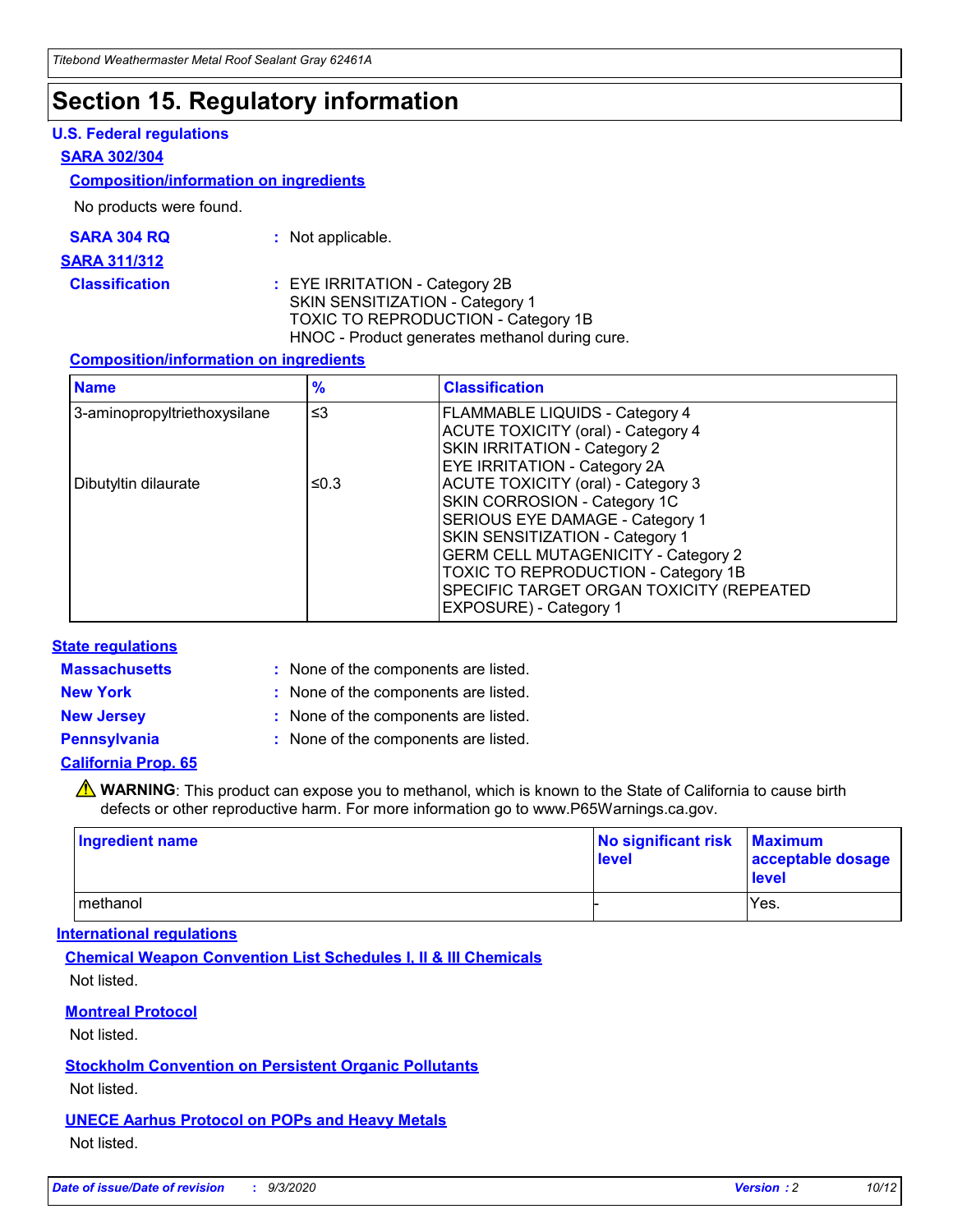### **Section 15. Regulatory information**

#### **Inventory list**

- 
- **China :** Not determined.

**United States TSCA 8(b) inventory**

**:** All components are active or exempted.

# **Section 16. Other information**





**Caution: HMIS® ratings are based on a 0-4 rating scale, with 0 representing minimal hazards or risks, and 4 representing significant hazards or risks. Although HMIS® ratings and the associated label are not required on SDSs or products leaving a facility under 29 CFR 1910.1200, the preparer may choose to provide them. HMIS® ratings are to be used with a fully implemented HMIS® program. HMIS® is a registered trademark and service mark of the American Coatings Association, Inc.**

**The customer is responsible for determining the PPE code for this material. For more information on HMIS® Personal Protective Equipment (PPE) codes, consult the HMIS® Implementation Manual.**

**National Fire Protection Association (U.S.A.)**



**Reprinted with permission from NFPA 704-2001, Identification of the Hazards of Materials for Emergency Response Copyright ©1997, National Fire Protection Association, Quincy, MA 02269. This reprinted material is not the complete and official position of the National Fire Protection Association, on the referenced subject which is represented only by the standard in its entirety.**

**Copyright ©2001, National Fire Protection Association, Quincy, MA 02269. This warning system is intended to be interpreted and applied only by properly trained individuals to identify fire, health and reactivity hazards of chemicals. The user is referred to certain limited number of chemicals with recommended classifications in NFPA 49 and NFPA 325, which would be used as a guideline only. Whether the chemicals are classified by NFPA or not, anyone using the 704 systems to classify chemicals does so at their own risk.**

#### **Procedure used to derive the classification**

| <b>Classification</b>                                                                                                | <b>Justification</b>                                  |
|----------------------------------------------------------------------------------------------------------------------|-------------------------------------------------------|
| <b>EYE IRRITATION - Category 2B</b><br><b>SKIN SENSITIZATION - Category 1</b><br>TOXIC TO REPRODUCTION - Category 1B | Expert judgment<br>Expert judgment<br>Expert judgment |
| <b>History</b>                                                                                                       |                                                       |

| Date of printing                  | : 4/22/2022 |
|-----------------------------------|-------------|
| Date of issue/Date of<br>revision | : 9/3/2020  |
| Date of previous issue            | : 9/3/2020  |
| <b>Version</b>                    | $\cdot$ 2   |
|                                   |             |